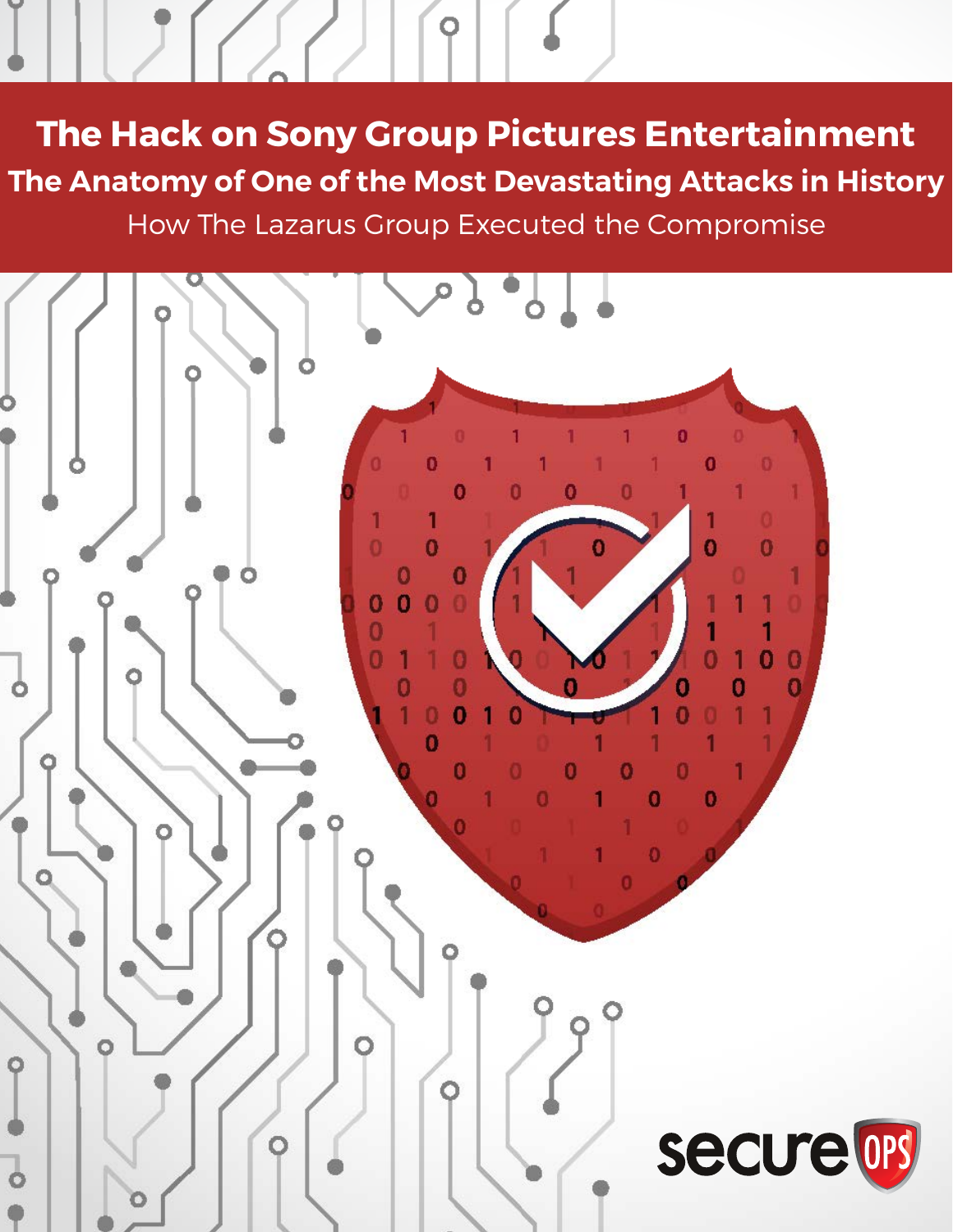

# THE LAZARUS GROUP'S 2014 HACK ON SONY PICTURES ENTERTAINMENT

Over the past few years, hacks against companies and governments have continued to grow, and their methods become more varied and effective. Memorable hacks include the attack against Yahoo!, which compromised every active account—a total of 3 billion,<sup>1</sup> the Wannacry ransomware attacks which struck across the globe, most notably affecting England and Scotland's National Health Service Hospital's computers, forcing hospitals to turn away patients, $2$  and the 2014 Sony hack, which unlike many other hacks caused actual physical damage, and appeared to have been directed by a nation state to achieve its political ends.<sup>3</sup>

While these attacks initially captured the attention of the world, they have become less interesting as time has passed, but past hacks can offer insights into dealing with IT security in the future. For example, the Sony hack has at least three very good lessons: first, it was one of the first times actual physical damage was done using a cyberattack, and it forecasts some of the greater damage some experts fear a cyberattack could wreak, second, the Sony attack used pieces of the Wannacry ransomware, which shows how hackers can use old attacks to formulate new efforts. Third, some of the steps, like strong password protocols and data encryption or deletion, that would have helped to protect against the Sony hack are still important today, and still are not properly administrated. For these reasons, the Sony hack is a valuable case study, and it is worth a close examination.

In September 2014, unbeknownst to Sony Pictures Entertainment (Sony), hackers broke into Sony's networks and stole significant amounts of confidential data and planted malware.<sup>4</sup> On the Monday before Thanksgiving, when Sony employees tried to log into their computers a picture of a red skeleton appeared on their computer screens with the words "#Hacked by GOP#" and a threat to release data later.<sup>5</sup> In the coming

weeks the hackers posted statements online containing links to data from Sony networks<sup>6</sup> including emails, salary information, movies that had not yet been released, as well as additional information.7 The malware also destroyed 70 percent of Sony's laptops and computers.8 In an historic move, the United States government formally attributed the hack to North Korea and charged a North Korean government hacker with the crime, based on a variety of indicators.<sup>9</sup> These included the hacker's call for Sony to not release the movie, "The Interview," which was a comedy about the assassination of Kim Jong-Un (Sony eventually bent under the pressure and only released the movie for download).<sup>10</sup> This paper provides an overview of how the hackers, members of what is commonly called the Lazarus Group, $\mathbb{I}^1$  carried out the hack and how the hack was traced to North Korea.

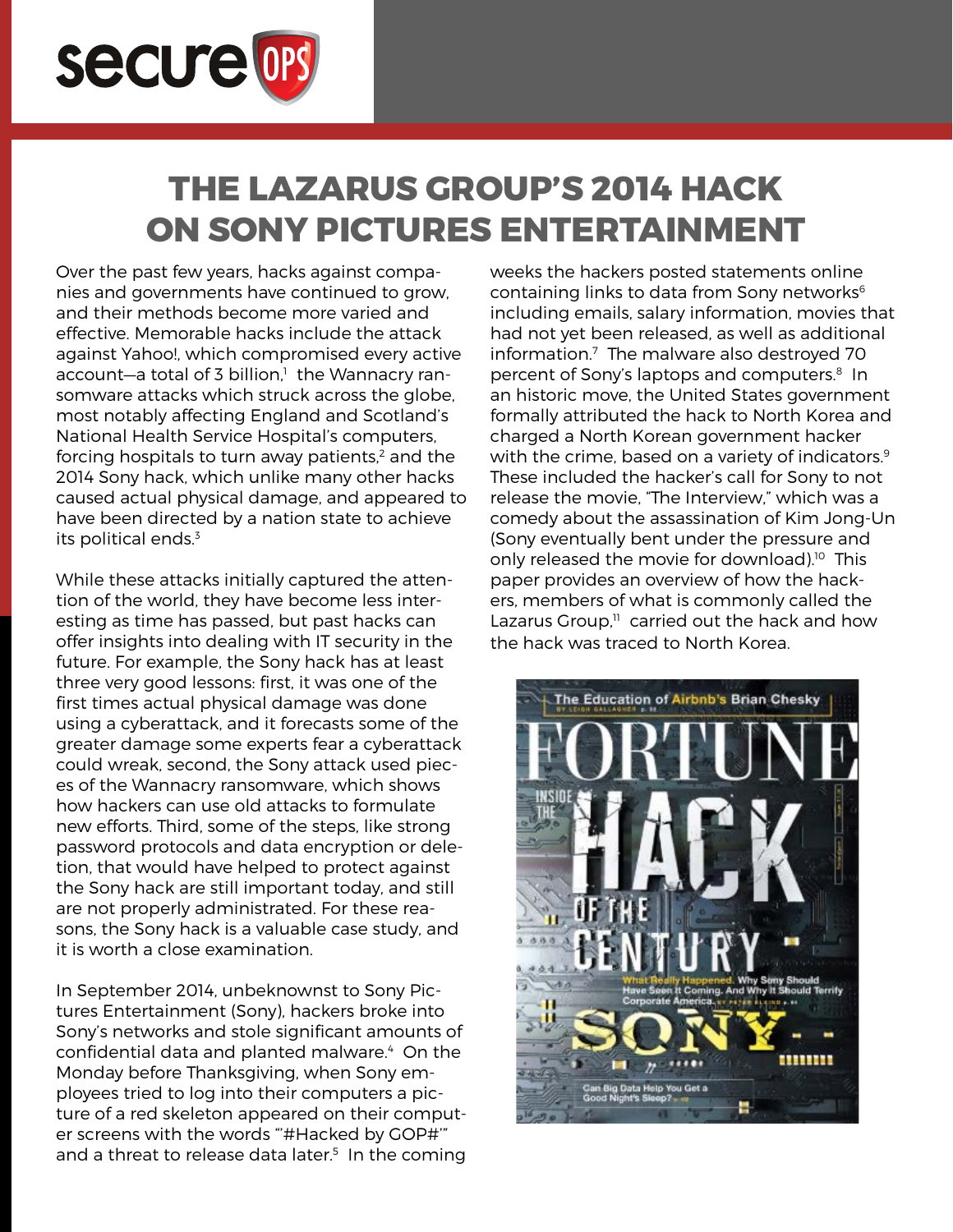#### Phishing for Access

There are two technical ways for hackers to obtained data that belongs to people or organizations: break in and take it or intercept their data as it is transmitted and then decrypt it.<sup>12</sup> Social engineering is another way to get data the hacker just asks for it in a way that tricks the users into believing they should give their information to the hacker. Often, before conducting a phishing attack, hackers will search online for information about individuals whose information they hope to steal, and then use that information to specifically target that person, a method called spear-phishing.13 Often, hackers will copy legitimate emails, but then replace the hyperlinks in those emails "with hyperlinks that would re-direct potential victims to infrastructure under the [hacker's] control" where the hacker would then deliver malware to the victim's computer.<sup>14</sup> The methods of tricking users into handing over their data are only limited by hackers' ingenuity and users' credulity.

The hackers who participated in the 2014 Sony hack had a variety of possibilities for phishing attacks, according to the FBI investigation. For example, Facebook sends emails to users to alert them when a computer with a new IP address signs into their account, and contain links to follow-up on the sign-in. $15$  In this instance, the hackers copied these legitimate emails, but changed the hyperlinked text for logging in to Facebook to the link http://www.fancug. com/link/facebok\_en.html, which likely would have sent the user to malicious infrastructure (although the hyperlink was not active by the time the FBI obtained access to the email).<sup>16</sup> The hackers also created emails that looked like they came from Google to try to gain access to Sony workers' computers, one email, for example, purported to "welcome a recipient to Google's Drive service" but included a link to http://.[[DOMAIN REDACTED].com/x/o?u=2cfb0877-eaa9-4061 bf7e-a2ade6a30d32&c=374814 which was also likely to have sent the user to a malicious file.17 Another email claimed to be from Google, alerting the user that "malicious activities are detected'" but the Google hyperlinks offering information about how to mitigate malicious activities and Google's terms of service contained URLs that were not related to Google, and instead were likely malicious.<sup>18</sup>

A private researcher found a number of Sony

employees, including Michael Lynton, Sony CEO,19 had received phishing emails emails pretending to be from Apple.20 These emails asked users to verify their Apple IDs because of supposed unauthorized activity and provided them with a link to click on that took them to a form that appeared to be from Apple but were fake, when the Sony employees typed their credentials into the fake forms the credentials fell into the hands of the individuals who sent the fake emails.21 It appeared that the phishing emails were especially directed at Sony employees who had "broad access to the company's networks," information the hackers may have gathered by conducting surveillance about Sony employees via LinkedIn.22

Although experts cannot point to one specific set of spear-phishing emails that gave the hackers the access they needed to infiltrate Sony's networks, it is quite clear the hackers used spear-phishing to gain the initial information necessary to stage the hack.

#### Infrastructure Used in the Hack

To carry out the Sony hack, the actors used various infrastructure components including certain IP addresses, compromised hop point computers, proxy IP address services, and Dynamic Domain Name System, or DDNS. An IP address (Internet Protocol address) is "a set of four numbers…ranging from 0 to 255 and separated by a period…that is used to route traffic on the internet."23 Each device that uses the internet has an IP address that can be used to identify it and send data to the device. The FBI investigation of the Sony hack found malicious activity related to the hack originating from several IP addresses assigned to North Korea.<sup>24</sup> The IP addresses associated with the activity come in two blocks: the first, "is a block of IP addresses, 175.45.176.0-175.45.179.255," and are registered to a company in North Korean, and the second is a block of addresses, "210.52.109.0—210.52.109.255" which are registered to a Chinese company, but have been used or leased by North Korean since before 2009.25 From the devices associated with these addresses, the hackers carried out activity directed against Sony.

The hackers also used hop point computers to help hide their identity and location. A hop point conceals a user's original IP address because it acts as an intermediary between the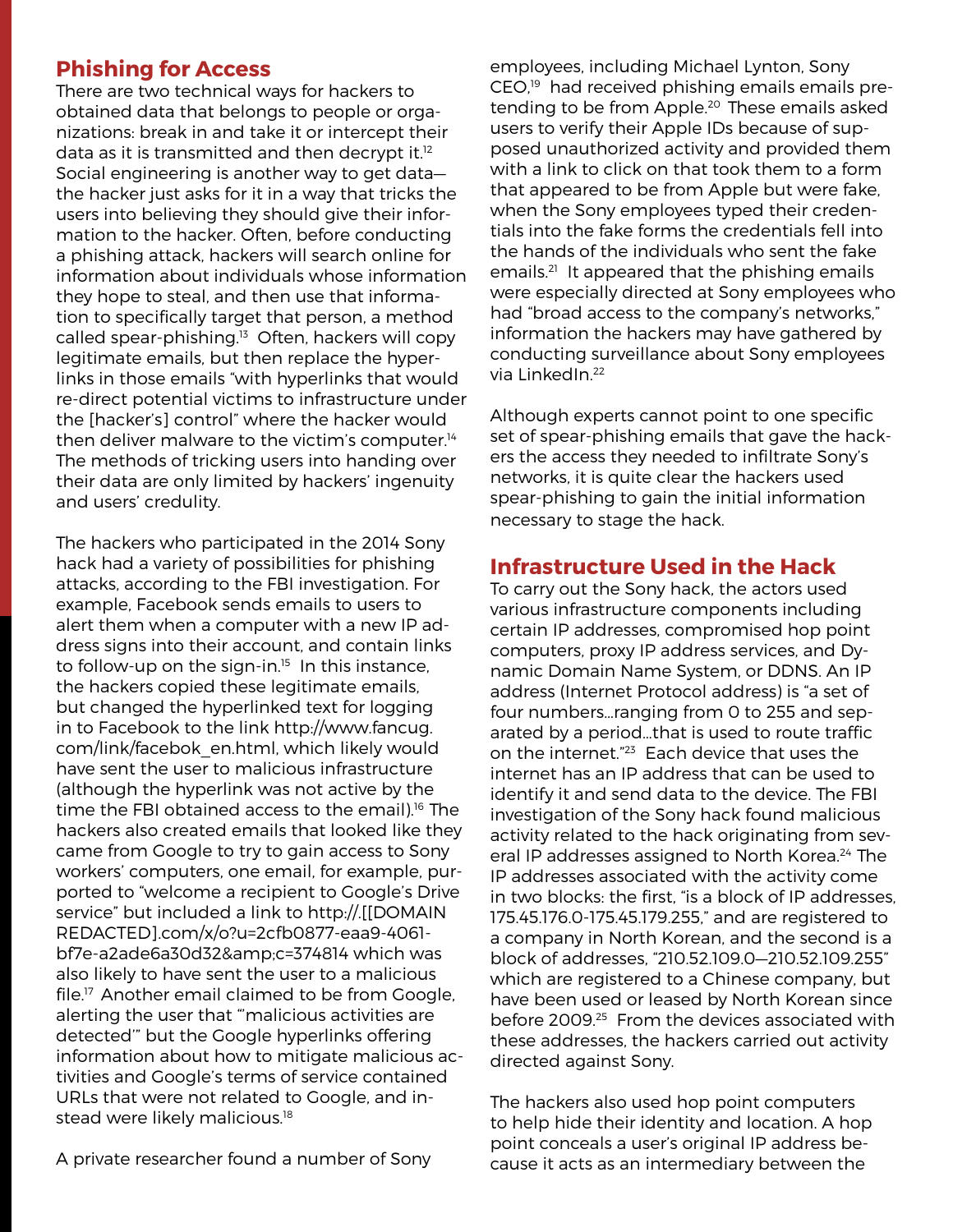original IP address and the victim's network, so the victim can only see the address of the hop point computer.26 Hop point computers usually belong to innocent users who are not involved in the hack, but use their devices without knowing hackers have compromised their computers.27 In this case, the hackers used a particular piece of malware called the "Brambul" worm to compromise computers and use them as hop points.28 Malware is a piece of software, or code, which is designed to take control away from the legitimate owner of the computer, and give it to another, usually without the legitimate owner knowing about it.<sup>29</sup> This piece of malware came in the form of a worm, which tries "to progressively infect computers, typically by exploiting a vulnerability in the victim's computers or by 'brute force' attacks upon victim computers.'"30 The Brambul worm spread itself using "self-replication by infecting new victim systems via brute force attacks on the victim's Server Message Block ('SMB') Protocol."31 A brute force attack is an attack that tries to log in to a computer using a list of combinations of usernames and passwords in an attempt to guess the correct credentials—the list of combinations is often in the thousands.32 The SMB is a "network file sharing protocol" used by Microsoft,<sup>33</sup> i.e., a means of sharing files and more between computers.<sup>34</sup>

Once Brambul guessed the correct credentials and gained access to the computer it surveyed the computer and collected the machine's "IP address, system name, operating system, username last logged in, and last password used" and sent the information to one or more of the email addresses that the hackers hard-coded into the malware.<sup>35</sup> Using this information, the hackers could log in to one of the infected computers and use it as a hop-point to disguise the hackers' actual location.36



Proxy services were another infrastructure component the hackers used to hide their identity.<sup>37</sup> Proxy servers act much like hop points, in that they are an intermediary between the original user and the end computer, but unlike hop points which are formed using hacked computers, proxy servers are offered by businesses to consumers who want to avoid sending their IP address across the internet for good, or bad reasons.38 The proxy service user can still use their original computer, but their request for data gets routed through another, intermediate server, who then contacts the end destination, effectively obscuring the original IP address.<sup>39</sup> The Sony hackers used proxy services as another way to disguise their identity.



The Sony hackers also used the dynamic domain name system (DDNS) to conceal their activities.40 The Domain Name Service (DNS) is "a naming system for computers, services, or any other resources connected to the internet,"41 it is often explained as "the phone book for the internet by 'resolving' human-friendly computer hostnames to IP addresses," for example, the domain name might be "www.justice.gov, and it may resolve to the IP address 149.101.146.50."42 The DDNS allows users to control what IP address is assigned to their domain: the user can change the domain's associated IP address through the DDNS provider, and the changes will "propagate quickly across the internet," while it would take longer using a DNS service.<sup>43</sup>

The Sony hackers used a DDNS to help hide what they were doing: the malware they sent to computers would force the victim computer to look up the IP address assigned to a domain, but instead of connecting to that address, it would cause the computer to perform an "'XOR' operation using a specific hard-coded XOR key" to convert the original IP address into a new IP address,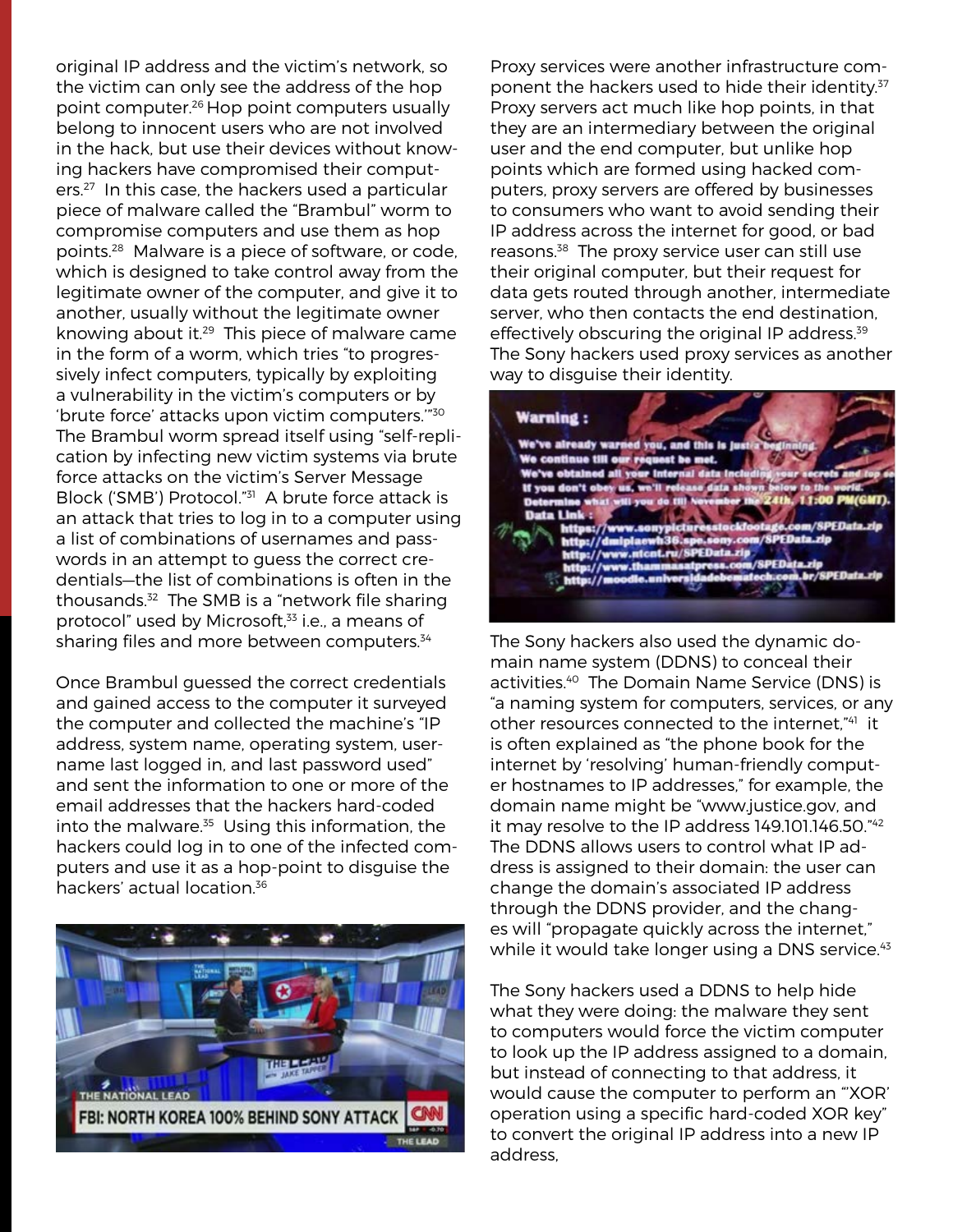and then the computer would connect to that address.<sup>44</sup> This meant that even with the domain embedded in the malware, investigators could not determine the location of computers the hackers controlled unless they had a detailed analysis of the malware and knew the XOR key.<sup>45</sup>

 XOR, which is short for the phrase "exclusive-or," is a process in computer science where a binary key is applied to data to mix the two streams of data to form a new data stream:<sup>46</sup> if the input of either the key or data stream is 1 (and the other is 0), the new output will be 1, and if both the initial inputs are 1 or 0, then the output will be a zero, as demonstrated below.<sup>47</sup>

01010111 01101001 01101011 01101001 11110011 11110011 11110011 11110011 ⊕ 10100100 10011010 10011000 10011010  $=$ 

#### Figure 1: XOR<sup>48</sup>

The combination of computers and their associated IP addresses, hop point computers and the malware used to gain access to them, proxy services, and DDNS provided the Sony hackers with the infrastructure they needed to support their intrusion into Sony's networks and to disguise their actions and identity.

#### The Malware

#### Phishing Success: How the Hackers got into Sony's Network

The FBI investigation found that the hackers tried to distribute the malware through spear-phishing emails and links posted on Facebook pages associated with Sony and actors involved in "The Interview," although it is not apparent if any of the malware on these pages led to a breach in the Sony network.<sup>49</sup> They did, however, find particular spear-phishing emails that appeared to have been successful in breaching Sony's network. Analysts found seven instances when Sony systems "'beaconed' to a specific Chinese IP address between September 26 and October 6, 2014," and in six of the seven times, the Sony user account used to connect to the IP address belonged to one specific Sony employee.50 When a forensic team looked at that employee's hard drive they found a spear-phishing email sent from bluehotrain@hotmail.com

on September 25, 2014.<sup>51</sup> Part of the text of the email read, "Here is the link," and then included a hyperlink to "http://ldrv.ms/lrvZp.Fi.<sup>52</sup> Although the link was no longer active, the forensic analysts separately found a file named "'[REDACTED NAME OF BUSINESS] Advertising Video Clips (Adobe Flash).exe'"53

The use of the name, "Adobe Flash" in the title of the file was likely a way to distract the Sony employee and make it appear that the file was a media file that would play in Adobe Flash, when it was really an executable file, meaning it will download a program onto the computer.<sup>54</sup> Analysts determined that this file was malware, and when downloaded it caused the computer to connect to five hard-coded IP addresses (addresses that had been written directly into the malware), including the Chinese IP address that the Sony systems had beaconed to seven times between the end of September and beginning of October.55 The malware had the ability to receive commands from the attackers that would then "allow the malware to collect host computer information, delete itself, list directories and processes, collect data in memory, write data to a file, and set sleep intervals;" and it appeared to be the way the hackers were able to access Sony's network.<sup>56</sup>



#### How the Malware Spread

The malware used against Sony is specifically a Server Message Block (SMB) worm tool, and it included "a Listening Implant, Lightweight Backdoor, Proxy Tool, Destructive Hard Drive Tool, and Destructive Target Cleaning Tool."57 The SMB worm tool is what gained initial access to the networks, which then allowed the other parts of the malware to complete their tasks. The SMB worm worked like the Brambul worm that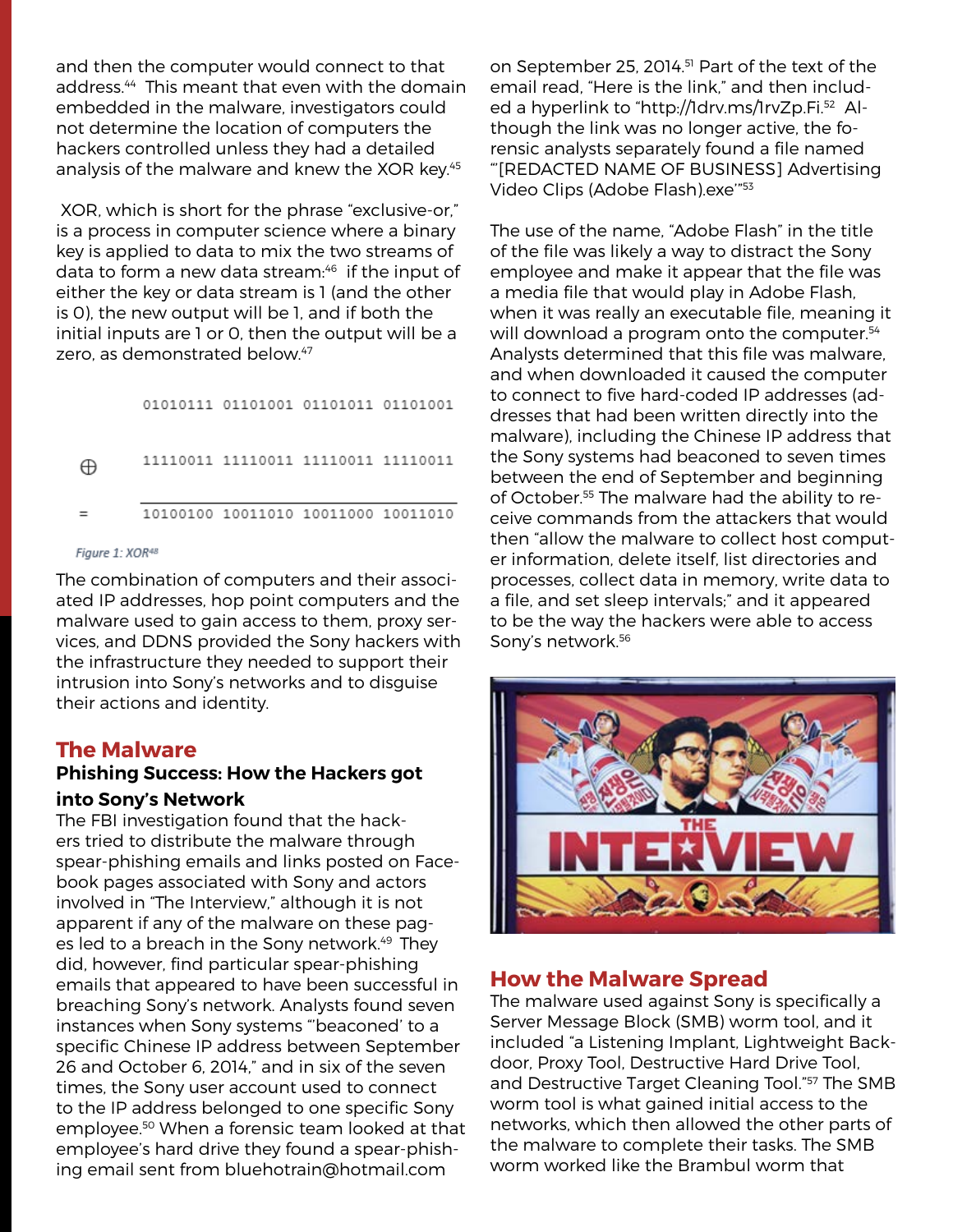the hackers used to compromise computers to use as hop points: it used a "brute force authentication attack" to spread using Windows SMB shares (the purpose of Windows SMB is to allow information sharing, like files or printers).<sup>58</sup>

The worm had two threads of execution (thread refers to "the smallest unit of processing that can be performed in an operating system").<sup>59</sup> The first, involved the worm sending information back to the hackers in the form of logs: a log is a time-stamped list of certain events that are relevant to the particular system of program, for example, access logs for web servers, logs of changes made to databases, etc.<sup>60</sup> In this instance, every five minutes the worm would call home and send log data back to the command and control (C2) computer about whether it was successful at spreading to other computers running Windows.<sup>61</sup> In particular, the worm spread to other Windows hosts using port 445: a port is a channel or endpoint of communication for a computer or network, and port 445 is notoriously attack-prone because it is often open and available.62

The malware created a network file share and gave unrestricted access to that share, which meant any other computer on the network could access it. Then, it used the Windows Management Interface (WMB) command line to try to communicate to other network computers to launch code and spread itself.<sup>63</sup> Every process is launched using a command line, as the command line is used to "describe which application to run,"64 so the hackers would have used the WMB command line to try to start new applications to contact other computers. Also, when the worm called back to C2 with information about its successes, it would accept new "scan tasking"—the hackers could send new commands to the worm, using a computer programming language.<sup>65</sup>

The second thread worked on a brute force attack against other computers' SMB connections.<sup>66</sup> A brute force attack means the program guesses over and over what the password is for a program, network, or other component, until it eventually guesses the right password and is granted access.<sup>67</sup> This demonstrates the need for strong passwords, which make it more difficult to guess a password, and other password protections, like multi-factor authentication, which

requires more than a single password to grant access (it is also particularly helpful in protecting against breaches enabled by phishing attacks, because even if a person gives away one means of authentication, the other method has not been compromised).<sup>68</sup> These two threads provided the hackers access to the Sony network while updating them on it's actions, and spread the malware by connecting with other computers on the network.



#### The Malware's Listening Implant

As the listening implant is installed, it decrypts part of the computer's binaries (binaries are compiled versions of programs) using AES.69 AES is short for Advanced Encryption Standard, and it is a widely used method of encryption $70$  AES is a block cipher, meaning the text is arranged into "blocks" of text, and it encrypts only 16 bytes of data at a time: it arranges the bytes into four rows with four columns, and it requires byte substitution, shifting rows, mixing columns, and adding a round key; although, to decrypt, the process would be reversed.<sup>71</sup>

#### Lightweight Backdoor

The malware used against Sony also contained a lightweight backdoor that functioned as a backdoor listener.<sup>72</sup> Lightweight means the software was relatively simple, $73$  and a backdoor, in terms of hacking, is an illicit portal or point of entrance the hackers use or install on a system which gives them the ability "to come and go as they please and gives them remote access to the system."74 This type of malware is often called a "remote access Trojan" or RAT, and can be used to "install other malware on the system or exfiltrate data."75 In this case, the backdoor was a listener "designed as a service DLL."76 DLL is short for Dynamic Link Library; it is "a library of code" and more than one program can use it at a time.77 The creator could then "execute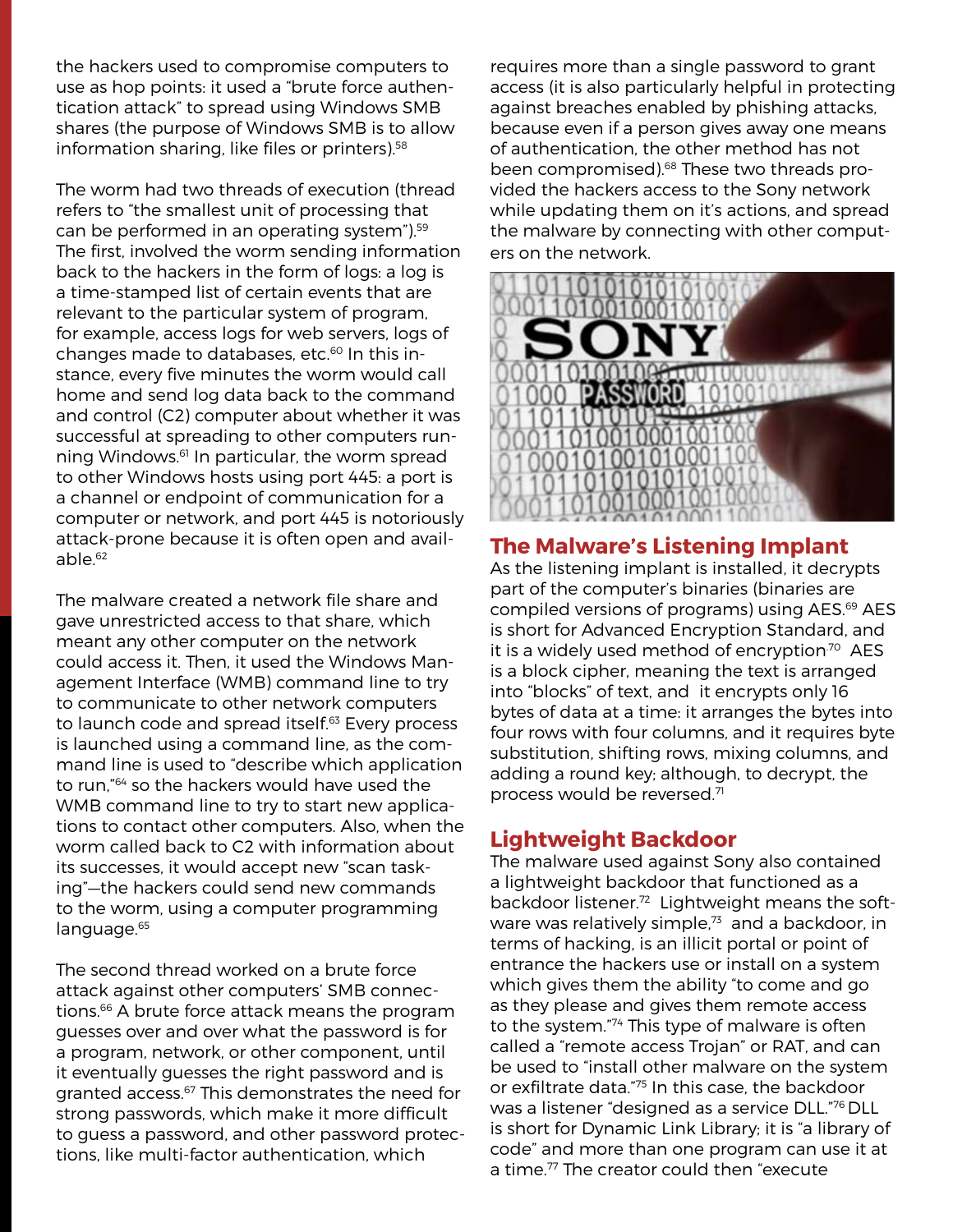commands on the command line" and "execute arbitrary code,"78 meaning the hackers could run any command they wanted on the hacked system.79 This meant the hackers could do a large number of things to advance their access to and knowledge of the computer system, as well as their ability to do damage; for example, the backdoor enabled "file transfer, system survey, process manipulation, file time matching, and proxy capability."80 The file transfer and system survey abilities are particularly interesting, because the Lazarus Group hackers stole large amounts of data from Sony, and this may have been the piece of malware that allowed them to exfiltrate that data. It also means they could examine the computer system looking for other ways to gain more access or control or do other damage.

The backdoor also allows the hackers to open ports in the victim's firewall and use "universal Plug and Play (UPNP) mechanisms to discover routers and gateway devices, and add port mappings."81 Essentially, it makes it easier for the hackers to find other devices, like computers and devices that are on the network, and connect to and communicate with them.

#### Proxy Tool

The malware also contained a proxy tool. It was likely installed as a service file, which might have been a .exe file, demonstrating one of the key characteristics of malware files—its executable nature. The proxy tool was "configured to listen on TCP port 443. TCP stands for Transmission Control Protocol, and is a protocol, or list of rules that governs how data is sent between two points of connection, either over the internet or via another network.<sup>82</sup> It works by taking a file that needs to be delivered, dividing it into packets of data and then sending each packet to the IP layer of program, which then delivers



The Hack not only stole massive quantities of **Documents and Emails** but it also erased all the data on half the company's computers & servers.

the data packets. Upon delivery, the TCP assembles the packets back in the original file and delivers it to the waiting application.<sup>83</sup>

Port 443 is the standard port or line of communication used by websites that use SSL, or secure sockets layer, a technology that establish a secure, encrypted link between a web server and browser, using an SSL certificate.<sup>84</sup> When a web server activates SSL, it creates a public and private cryptographic key. The public key goes into a Certificate Signing Request (CSR) and is submitted to the Certification Authority.<sup>85</sup> Once they issue an SSL certificate, the web server matches the certificate to the web server's public key, and the web server can establish an encrypted link between the server and a person's browser.86 When a person's browser wants to connect to a site, it will retrieve the site's certificate and ensure that is has not expired, that it was issued by a trustworthy Certification Authority, and it is being used by the website the certificate was issued to, if these criteria are met, the browser will establish a secure connection, as indicated by a lock near the URL..<sup>87</sup> SSL was formerly used as the method of encryption for HTTPS, the protocol for communicating over the internet (TLS has since replaced it as the most updated version).<sup>88</sup> This proxy tool then, listened for traffic on port 443, which was reserved for data being transferred in what should be a secure way.

#### Destructive Hard Drive Tool

The hack on Sony destroyed about three-quarter's of the company's computers and servers at it's central location, and erased large amounts of data.<sup>89</sup> The malware that infected Sony's systems contained three components, each of which was capable of deleting data or rendering computers inoperable through changes to physical hard drives or the master boot record (MBR).90 A destructive hard drive tool is the first of these components. This tool was designed to wipe the hard drive and destroy data past recovery, as well as make it more difficult to recover the infected machine.<sup>91</sup> A hard drive is a piece of equipment that stores data long-term,<sup>92</sup> and the MBR is a special boot sector of a hard drive: a boot sector is a physical sector of the hard drive that contains information about how to initiate the "boot" process and load the operating system.93 Without the MBR, the computer isn't able to load the operating system.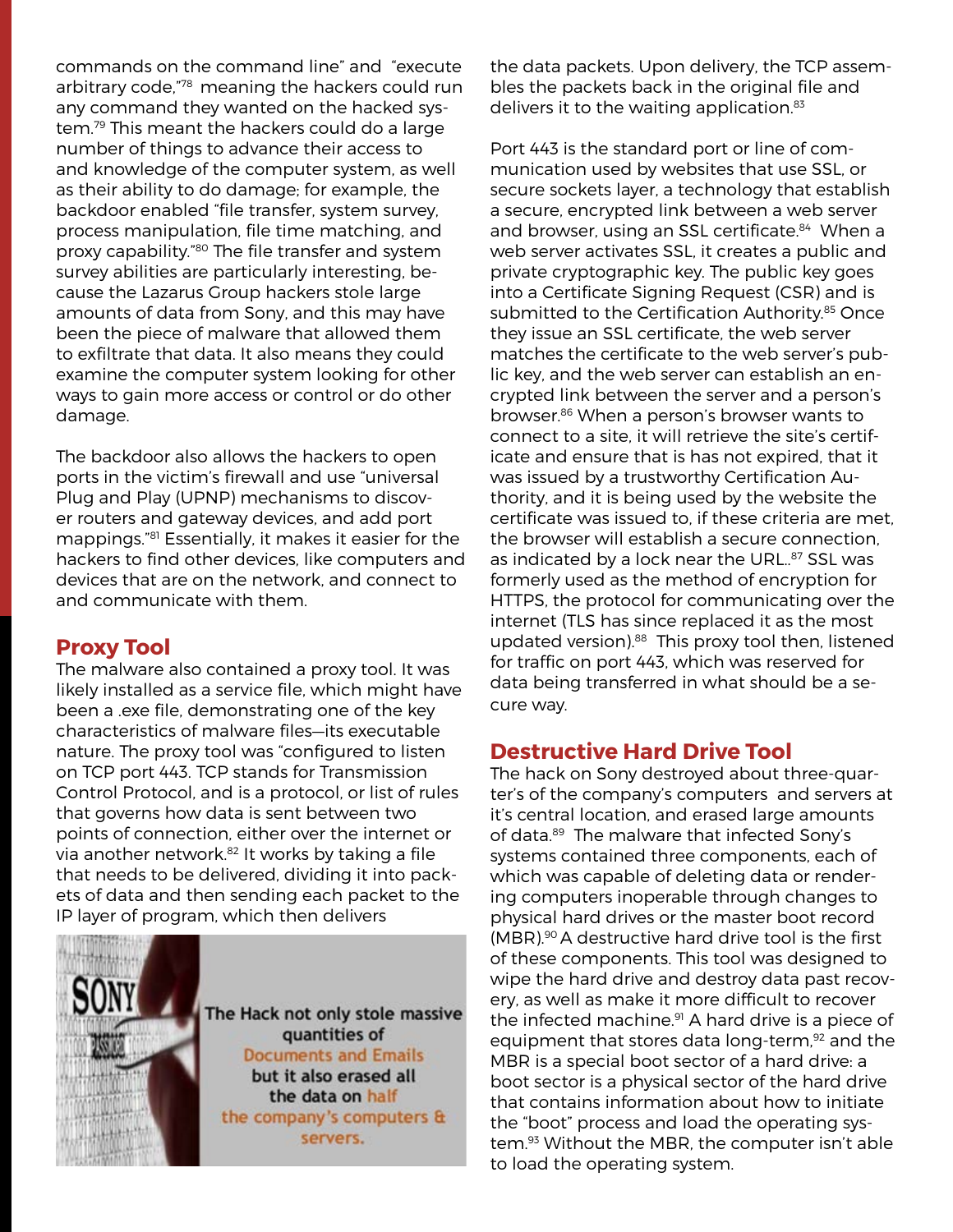The destructiveness of the tool depended on the level of privileges, or access to systems, the host computer had: if the host computer had administrative privileges, the tool could overwrite portions of as many as four physical hard drives, and would "over-write the master boot record (MBR) with a program designed to cause further damage if the hard drive [were] rebooted."94 If an individual had only "user-level access" then the malware would delete specific files and they would be "practically irrecoverable,"95 but the computer would still be useable. Thus, by overwriting the MBR and deleting files, the malware was capable of both destroying data and rendering computers physically unusable. The difference in the level of destruction depending on the victim computer's access or privileges demonstrates why the hackers would have been interested in getting the login credentials of employees with high levels of access, as mentioned in the beginning of this report.

#### Destructive Target Cleaning Tool

This tool was also designed to make computers inoperable by overwriting its MBR. The malware was installed via an executable file which contained three parts: an executable, a DLL, and an encoded command file.<sup>96</sup> The executable and DLL contained the code that overwrote the MBR, and the encoded command file contained "the actual destruction commands" that initiated the destructive code.<sup>97</sup>

#### Network Propagation Wiper

The final component that erased data was a network propagation wiper. This malware used "built-in Windows shares" to move throughout the Sony network.98 Using usernames and passwords the hackers had, and the hostname and IP address of the systems they wanted to target, the hackers would "access remote network shares" and upload a copy of the malware to begin remotely wiping data in the computers.<sup>99</sup> The malware had two methods for accessing shared files on these remote systems. The first was to check for shared files that already existed, using the filenames "\\hostname\admin\$\system32 and \\hostname\shared\$\system32."100 A hard drive does not distinguish between files, it only stores the data; a computer's operating system uses code to organize the space on the hard drive, and it allows programs to see the code through a "filesystem" where each file has a "file path" which is a textual way for programmers

to point to or reference the location of a particular file.<sup>101</sup> File paths can be written in a variety of ways, but the filenames "\\hostname\ admin\$\system32 and \\hostname\shared\$\ system32" likely point first to the server the file is located one: hostname, then the user: admin or shared\$,<sup>102</sup> and finally the type of file: a system file, in particular system32, which contains "Windows system files and software program files" that are "vital to the operation of the Windows operating system and software programs."103 This shows that the malware hoped to infiltrate shared critical files on computers.

If no shared files existed, the malware created a new share using "cmd.exe /q /c net share shared\$=%SystemRoot%/GRANT:everyone, FULL." And would then upload a copy of the wiper malware "taskhostXX.exe," another executable file, and start remotely wiping the computer.104

### In Hindsight and Going Forward: Preventative Measures for Similar **Hacks**

Combined, the different pieces of malware involved in the hack against Sony enabled the hackers to exfiltrate large amounts of of data, delete data, and render a large portion of Sony's devices in their central location physically unusable. Although other hacks have compromised more data, or data belonging to a larger number of people, like the Yahoo! hack, which potentially exposed the information of three billion users,<sup>105</sup> the Sony hack gathered attention because it caused physical damage to the company's infrastructure and appeared to involve a nation-state hacking a private company to achieve political ends. Since the hack, there has been discussion about what went wrong in terms of Sony's computer security, and what Sony and other companies should do to protect themselves. There are three significant things that Sony could have done differently to increase their computer security: use better password protocols, delete or encrypt data, and segregate servers.

When the hackers began releasing the data they took from Sony systems the information included lists of password, some of the passwords were "s0ny123" and "password," which are very weak.106 The leak also included a folder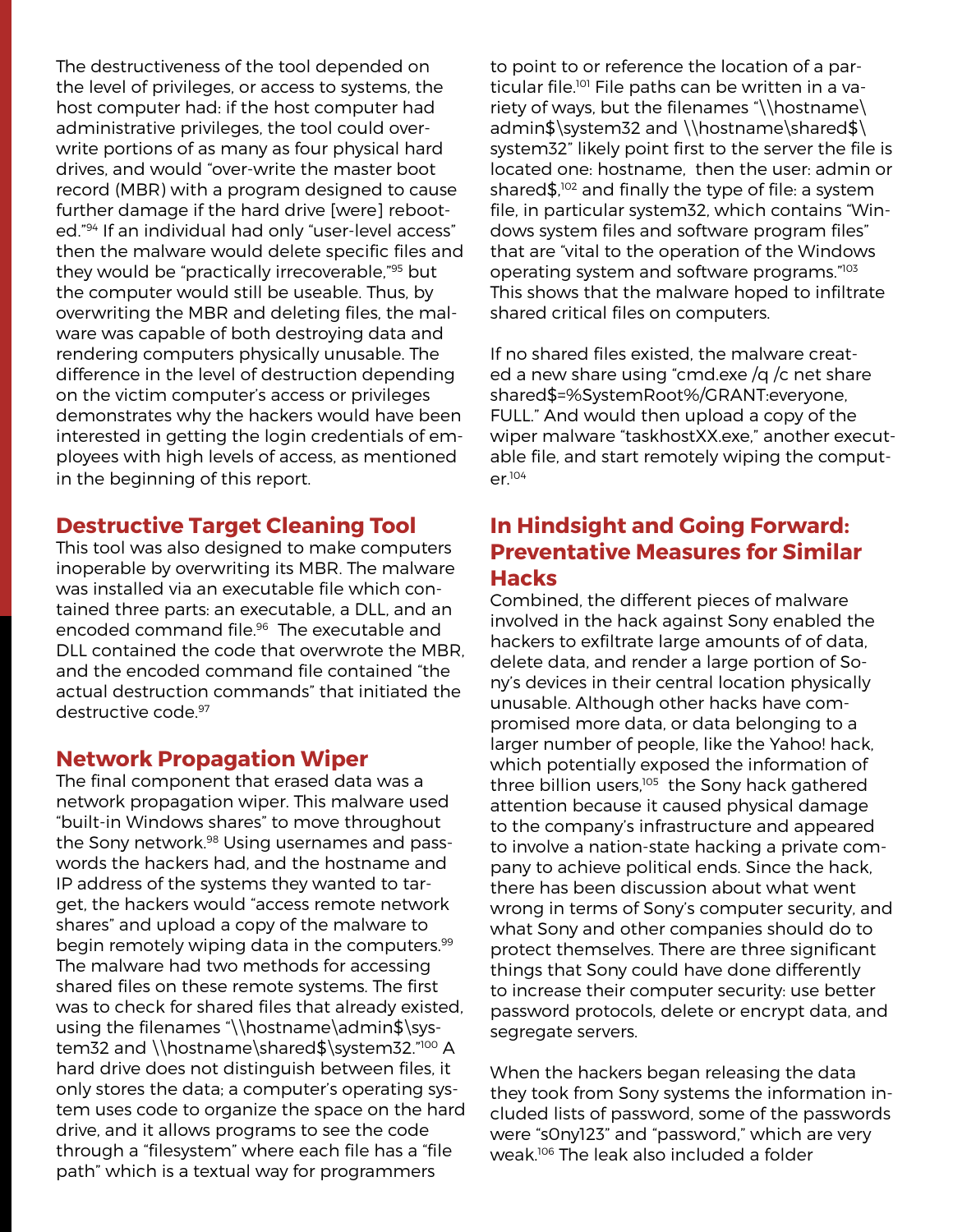that contained payroll spreadsheets; these were protected by a password, but there was another document in the folder named "passwords" that contained the passwords to unlock the spreadsheets.<sup>107</sup> Although the list of passwords may not have even been necessary, if it were, they should have been encrypted. To encrypt the passwords, Sony could have taken the passwords and added a random string of data to it, called "salt," designed to protect against rainbow table attacks which use tables of hashed passwords to guess passwords, and then run it through a secure cryptographic hash function which would change the text into a non-invertible number (it could not then be returned back to the original plain text), but stable, meaning the hash is the same for a particular password any time it is initially hashed.<sup>108</sup> The hash of the salt and password should then be run through the hashing function several times to help protect it from brute force attacks.<sup>109</sup> It also appears that Sony employees did not use two-factor authentication, which requires using a password and some other credential, like an SMS code, Google code, or key fob, and is a common method to protect access.110

When the hackers began to release the data they had stolen from Sony, it also showed that, in accordance with their email-retention policy, Sony had kept emails from the past seven years. This data was unencrypted, and it appeared that Sony "was essentially using email for long-term storage of business records, contracts, and documents saved in case of litigation."111 Keeping less data and encrypting the data that was kept would help prevent hackers from stealing and using or releasing the information.

It also appears that data was not well segregated, which meant that once the hackers got inside the Sony network, they were able to move between systems easily, stealing data as they went.<sup>112</sup> By hardening the servers, Sony may have been able to better protect their networks and keep the hackers from gaining as much access. Some steps that may be included in hardening servers includes deleting unnecessary ports, turning off unnecessary services, not installing unnecessary applications, and disabling or deleting unnecessary accounts. This can make it more difficult to access data.<sup>113</sup> Although it is likely impossible to protect against every vulnerability, the changes listed above would add more security to a computer network.

#### Attribution of the Attack

The Sony hack is unusual because it is one of the few cases where the U.S. government publicly attributed the hack to a nation-state, as well as because of the rapidity of the attribution. On November 24 2014 Sony realized it had been hacked, and by December 3, 2014 the FBI attributed the hack to North Korea, making it "the first time that the United States has openly laid blame on a foreign government for a destructive cyberattack against an American corporation."115 It is often difficult to trace cyberattacks, and linking the Sony hack to North Korean hackers required connecting multiple hacks that took place across the world and then connecting them to the Sony hack using knowledge about the other hacks and similarities between them determine the creators of the Sony malware.

#### WannaCry Ransomware FakeTLS Table, Bitcoin, and Connections to North Korea

The most convincing link tying the Sony hack to other hacks and back to North Korea, was the use of a FakeTLS table that appeared in intrusions at the Philippine bank and Southeast Asian bank.<sup>116</sup> The FakeTLS table appeared in three samples of malware called MACKTRUCK that appeared in the Sony hack, in malware called Contopee, which appeared in malware used against the Philippine bank and Southeast Asian Bank, and in the malware NESTEGG, which was used against the Philippine Bank.<sup>117</sup> The table was simply "a data table coded within the malware" and had no apparent purpose. The lack of purpose suggested that it was drawn from a "control or common library or database of malware" used repeatedly by the same hackers, thus supporting the argument that the same people were behind each hack.<sup>118</sup>

This data table also appeared in an early version of the "WannaCry" ransomware, but in that piece of malware it was a critical part of the code and was used to conduct FakeTLS communication.<sup>119</sup> Computers use the TLS (Transport Layer Security) handshake protocol to communicate securely by, among other things, choosing "which cipher suite will be used throughout their exchange."120 The protocol provides a list of cryptographic algorithms that can encrypt the TLS communications, and each of these algorithms, or cipher suites, is "assigned a two-byte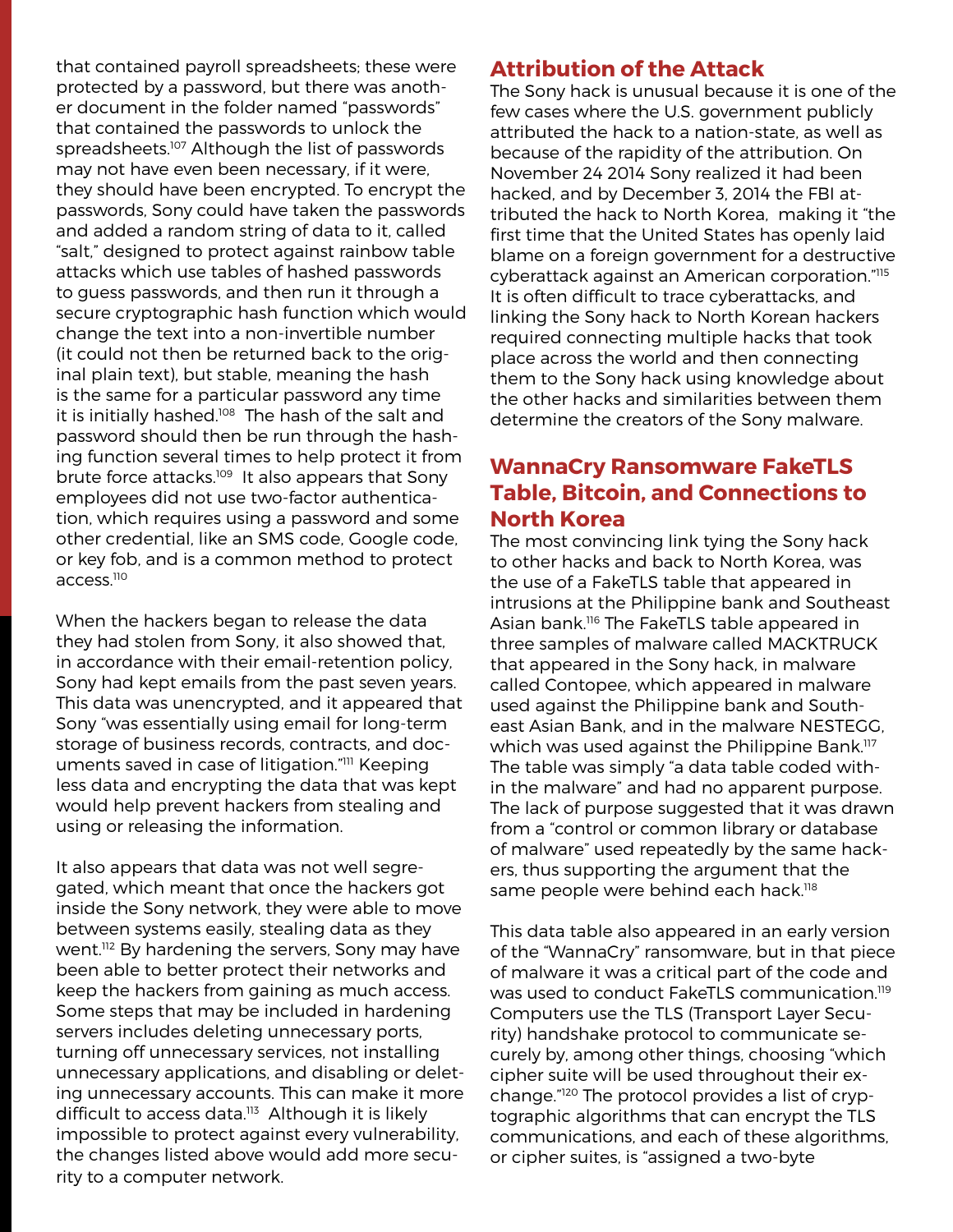identification code" (a byte of data consists of 8 bits of data, and each bit is either a zero or one) that the client computer sends to the server, to select a cipher to encrypt the rest of the TLS communication.121 The malware contained a list of two-byte values that are used to help generate the cipher suites, this makes it harder for "network security software to distinguish between legitimate TLS traffic" and the malicious software that contained the FakeTLS code, which makes it harder to block malicious traffic without also blocking legitimate traffic.<sup>122</sup>

The fact that all of these pieces of malware contained the same data table is important because it shows "the authors of the malware samples very likely had access to the same collection of original source code"123 which means that if the authors of one piece of malware can be traced, they can be linked to the other hacks, and the WannaCry ransomware attacks were linked to North Korea through IP addresses, language fonts, and time-stamps.124

Ransomware is a type of malware that once it infects a computer it encrypts the computer's files and requires the users to pay the hackers, usually through something like Bitcoin, to decrypt the data. The WannaCry ransomware exploited a Microsoft Server Message Block vulnerability called "CVE-2017-0144,"125 and had three different versions, Version 0, Version, 1, and Version 2, some of which spread more widely than others.<sup>126</sup> Analysts determined that the different versions of "WannaCry" were created by the same author, based on factors that included nearly identical core components (even though the source code was not public), similar passwords through all three iterations, and similarities in how Bitcoin payments were processed.<sup>127</sup>



When a computer's files are encrypted by ransomware the computer's owner often pays to have the files decrypted using Bitcoin, an anonymous way of exchanging money. Bitcoin is "the name of the payment network on which the Bitcoin digital tokens are stored and moved," all without a central authority, instead it "is run by a decentralized network of computers around the world that keep track of all Bitcoin transactions."128 The record that these computers update with Bitcoin transactions is called the blockchain.129 The blockchain uses a ledger, or digital file, to document all transactions on Bitcoin; the ledger doesn't exist in a central location, but is distributed across private computers, called nodes, all over the world, and each computer has a copy of the ledger.<sup>130</sup> The ledger does not keep track of balances, but rather, records requested transactions, and users verify their balance by linking all previous transactions.131

When users want to send Bitcoins, they broadcast "a message to the network" saying their account should go down by a certain amount, and the other person's account should increase by the same amount, and each node updates their ledger accordingly.132 To engage in Bitcoin transactions, users must have a wallet, and each wallet is protected using a public and private cryptographic key. The private key is used by the wallet owner to make sure no other person can use the wallet: the owner sends a message encrypted with the private key, and then the other node can ensure the message was sent by the wallet owner, using the public key to decrypt the message.<sup>133</sup> When users encrypt a message with their private key it creates a digital signature, which is "a string of text" generated "by the combination of [the] transaction request and [the] private key" and if another person changes any character in the string it changes the digital signature, which prevents another person from altering the transaction.<sup>134</sup> Transactions pass through the Bitcoin network and reach different nodes at different times, to order the transactions, the Bitcoin network groups transactions into blocks, and each block has a link to the block of transactions before it.<sup>135</sup>

The creators of Version 1 and 2 of WannaCry used Bitcoin for payment, and investigators found that when the Bitcoins were transferred from various wallets to another type of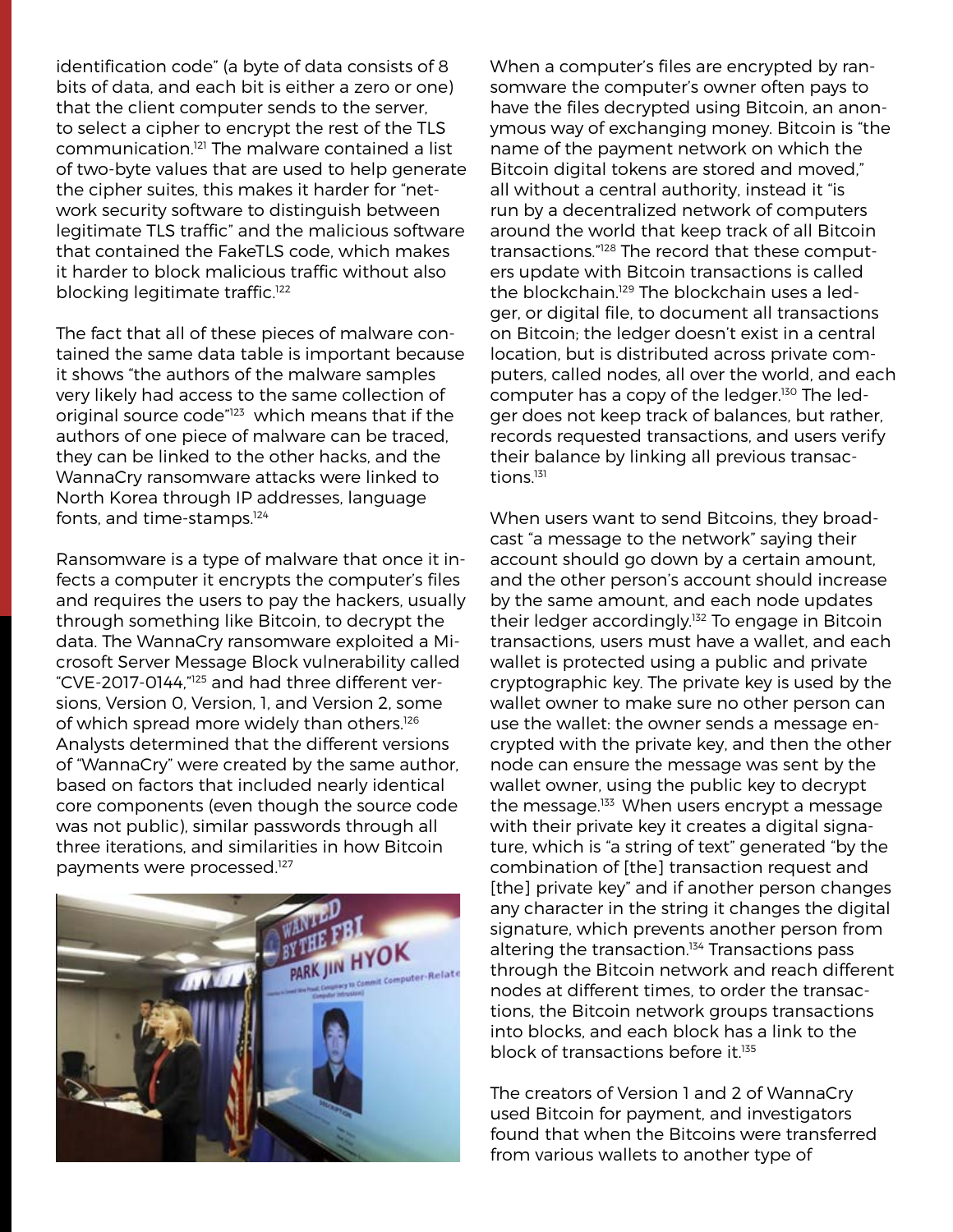cryptocurrency, the transfers took place using IP addresses that were TOR network exit nodes (TOR is an anonymous network that distributes traffic over multiple computers so users cannot be traced),<sup>136</sup> and transfers for payments from both Version 1 and 2 "used the same browser User-Agent string" which may be an "indication that the same user or computer" may have conducted the transfers.<sup>137</sup> This helps connect the different WannaCry versions.

Analysts found that an "IP address used for command and control in connection with Version 1, was accessed by North Korean IP addresses."138 This means that one of the computers that controlled the WannaCry ransomware was also connected to a computer in North Korea, supporting the belief that North Korean hackers created and used the malware. Further, investigators found that individuals with a North Korean IP address had been researching how to develop code "that would exploit the CVE-2017-0144 vulnerability" that Version 2 of WannaCry used.139 They found that the users of the same North Korean IP address mentioned above visited technet.microsoft.com, where Microsoft provided information about Microsoft products, including vulnerabilities, like the CVE-2017-0144, and other websites with information about the vulnerability.<sup>140</sup>

The FBI's Cyber Behavioral Analysis Center (CBAC) found that the computer that was used to "create the [WannaCry] ransomware language files had the Korean language fonts installed," because of the Rich Text Format tag "/fcharset129" which is not usually part of a default installation in the U.S., but is included in a Korean installation<sup>141</sup> (Rich Text Format is a file format for text and graphics).<sup>142</sup> The language files of each version of WannaCry had an RTF tag that contained a timestamp. The timestamps led the CBAC to think the computer may have been set to the time zone used in South Korea; the same time zone was also used in North Korea until 2015.143 The above evidence, and other evidence that does not appear in this review, ties the different versions of WannaCry together and ties them to North Korea; in turn, the FakeTLS table used in WannaCry ties the Sony hack to the WannaCry ransomware and thus back to North Korea.



### Other Connections Between the WannaCry Ransomware and the Sony Hack

Analysts found many other links between the WannaCry ransomware, other hacks, the Sony hack, and North Korea. For example, A report from Symantec, a cybersecurity company, reported that they found three pieces of malware on a victim's computer from WannaCry version 0, and found two variants of the malware "Backdoor.Destover" which was also used against Sony.144 Also, a sample of the WannaCry malware used the IP address "84.92.36.96 as a command-and-control address," and in February and March of 2016, a North Korean IP address connected to that IP address and connected to a compromised computer that was infected with malware connected to the Sony hack.<sup>145</sup> These similarities, and others that are beyond the scope of this discussion, are convincing evidence to connect the Lazarus group to the Sony hack, and in turn connect the Lazarus group to North Korea.

The graphic below showcases in more detail the connections between malware and email accounts that help attribute the Sony hack to the Lazarus group.<sup>146</sup>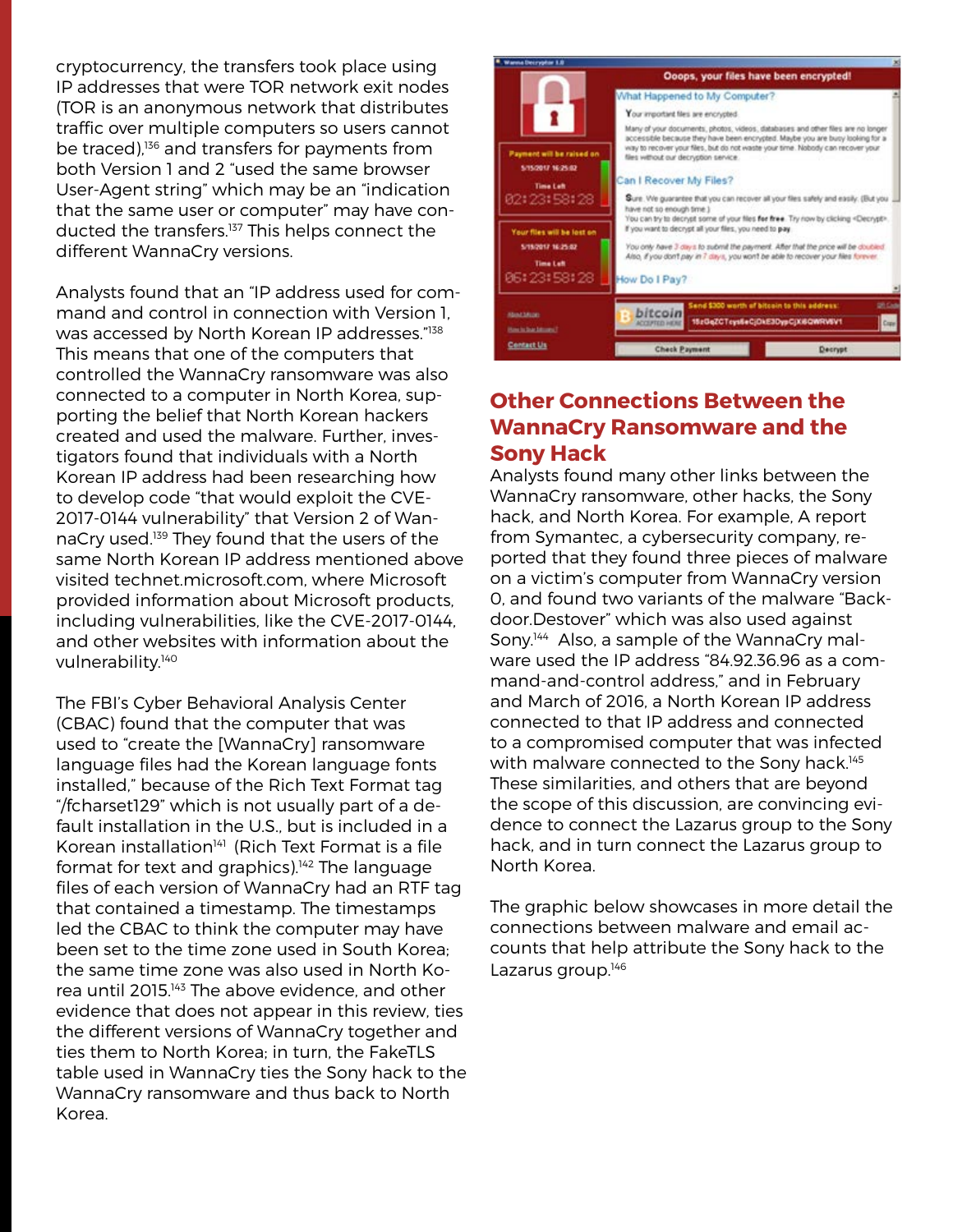#### **Conclusion**

The 2014 Sony hack caught the attention of the world because of the damage it did to a large company, both in terms of stealing data, and, more unusually, making physical infrastructure unusable. The hack became even more unusual when the U.S. government took the step of publicly attributing the hack to North Korean hackers. This paper reviews some of the technical details behind the hack on Sony and a portion of the work investigators and analysts undertook to attribute the hack to the Lazarus group and North Korea, demonstrating the variety of knowledge and skill that went into carrying out the hack, and the methods used to trace it.



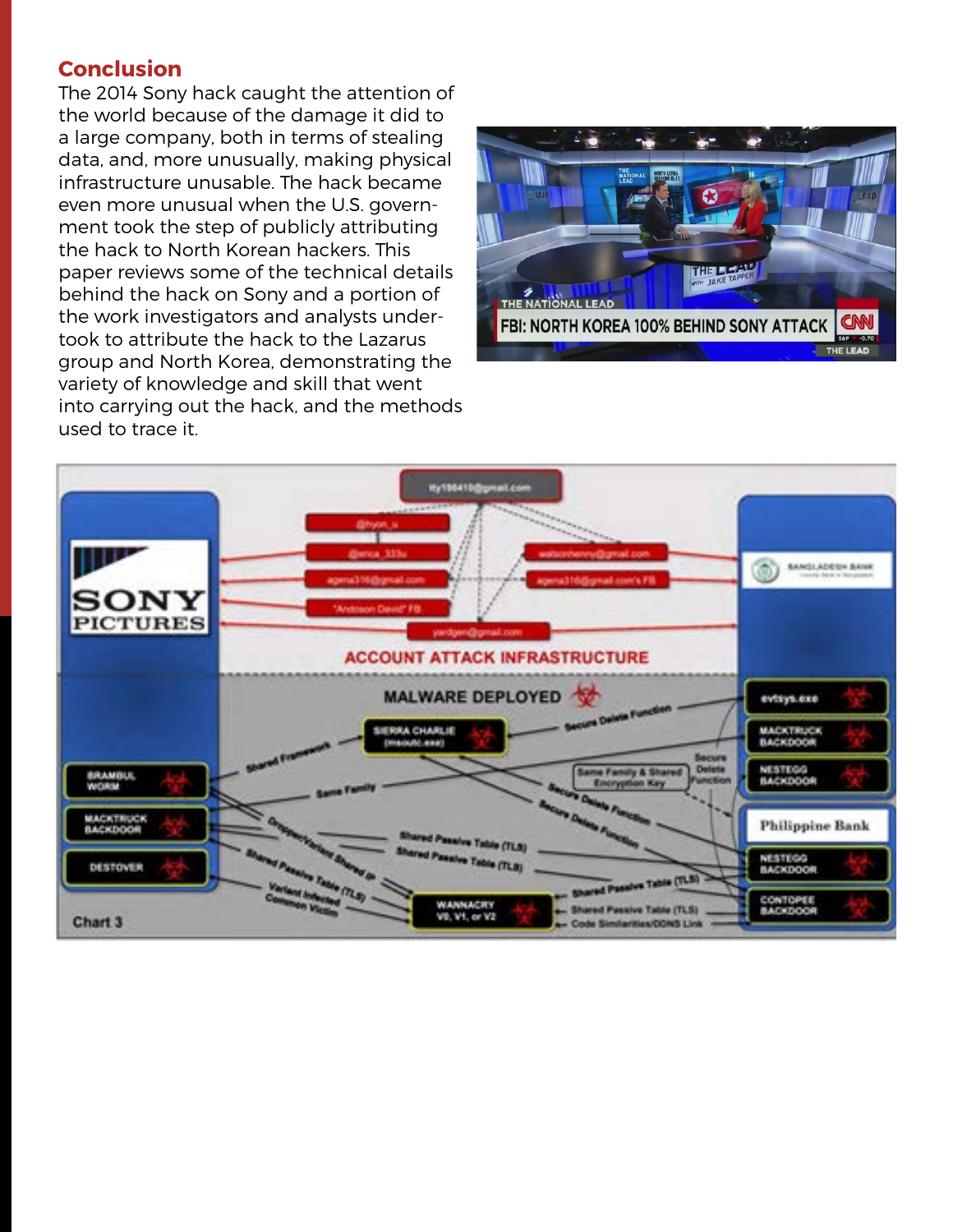## References and Resources

1: Selena Larson, "Every Single Yahoo Account Was Hacked – 3 Billion in All," CNN Business, October 4, 2017, accessed June 8, 2019, https:// money.cnn.com/2017/10/03/technology/business/yahoo-breach-3-billion-accounts/index.html.

2: "Global Cyberattack Strikes Dozens of Countries, Cripples U.K. Hospitals," CBS News, May 12, 2017, accessed June 6, 2019, https://www. cbsnews.com/news/hospitals-across-britain-hit-by-ransomware-cyberattack/.

3: Alert (TA14-353A): Targeted Destructive Malware," US-CERT, September 30, 2016, accessed December 10, 2018, https://www.us-cert.gov/ ncas/alerts/TA14-353A and Ellen Nakashima, Craig Timberg, and Andrea Peterson, "Sony Pictures Hack Appears to be Linked to North Korea, Investigators Say," Washington Post, December 3, 2014, accessed December 10, 2018, https://www.washingtonpost.com/world/national-security/hack-at-sony-pictures-appears-linked-to-north-korea/2014/12/03/6c3c7e3e-7b25-11e4-b821-503cc7efed9e\_story.html?utm\_ term=.a21e2ffc8b96

4: David E. Sanger, David D. Kirkpatrick, and Nicole, "The World Once Laughed at North Korean Cyberpower. No More," The New York Times, October 15, 2017, accessed December 10, 2018, Perlrothhttps://www.nytimes.com/2017/10/15/world/asia/north-korea-hacking-cyber-sony. html

5: https://www.washingtonpost.com/news/the-switch/wp/2014/12/18/the-sony-pictures-hack-explained/?utm\_term=.39300b4eb387. 6: Andrea Peterson, "The Sony Pictures Hack Explained," Washington Post, December 18, 2014, accessed December 10, 2018, https://www. washingtonpost.com/news/the-switch/wp/2014/12/18/the-sony-pictures-hack-explained/?utm\_term=.39300b4eb387.

7: Gabi Siboni and David Siman-Tov, Cyberspace Extortion: North Korea versus the United States, INSS Insight No. 646, (p. 1) December 23, 2014.

8: David E. Sanger, David D. Kirkpatrick, and Nicole, "The World Once Laughed at North Korean Cyberpower. No More," The New York Times, October 15, 2017, accessed December 10, 2018, https://www.nytimes.com/2017/10/15/world/asia/north-korea-hacking-cyber-sony.html. 9: Ellen Nakashima and Devlin Barrett, "U.S. Charges North Korean Operative in Conspiracy to Hack Sony Pictures, Banks," Washington Post, September 6, 2018, accessed December 10, 2018, https://www.washingtonpost.com/world/national-security/justice-department-toannounce-hacking-charges-against-north-korean-operative-the-charge--stemming-from-the-2014-sony-pictures-case--is-the-first-againsta-pyongyang-spy/2018/09/06/f477bfb2-b1d0-11e8-9a6a-565d92a3585d\_story.html?utm\_term=.51a4bb2ea79b.

10: David E. Sanger, David D. Kirkpatrick, and Nicole, "The World Once Laughed at North Korean Cyberpower. No More," The New York Times, October 15, 2017, accessed December 10, 2018, https://www.nytimes.com/2017/10/15/world/asia/north-korea-hacking-cyber-sony. html.

11: "Criminal Complaint: United States of America v. Park Jin Hyok, also known as ("aka") "Jin Hyok Park," aka "Pak Jin, Hek," U.S. District Court for the Central District of California, June 8, 2018: 5.

12: Matthew Tait, "Cybersecurity Foundations: Social Engineering," (lecture, University of Texas at Austin, Austin, TX, November 26, 2018). 13: "Criminal Complaint: United States of America v. Park Jin Hyok, also known as ("aka") "Jin Hyok Park," aka "Pak Jin, Hek," U.S. District Court for the Central District of California, June 8, 2018: 20.

14: "Criminal Complaint: United States of America v. Park Jin Hyok, also known as ("aka") "Jin Hyok Park," aka "Pak Jin, Hek," U.S. District Court for the Central District of California, June 8, 2018: 20-21.

15: Criminal Complaint: United States of America v. Park Jin Hyok, also known as ("aka") "Jin Hyok Park," aka "Pak Jin, Hek," U.S. District Court for the Central District of California, June 8, 2018: 21.

16: Complaint, 21.

17: "Criminal Complaint: United States of America v. Park Jin Hyok, also known as ("aka") "Jin Hyok Park," aka "Pak Jin, Hek," U.S. District Court for the Central District of California, June 8, 2018: 22-23

18: Criminal Complaint: United States of America v. Park Jin Hyok, also known as ("aka") "Jin Hyok Park," aka "Pak Jin, Hek," U.S. District Court for the Central District of California, June 8, 2018: 23.

19: Collen Kriel, "Sony Hackers Used Fake Apple ID Emails to Steal Passwords, Says Researcher, Silicon Angle, Aprik 22, 2015, accessed December 10, 2018, https://siliconangle.com/2015/04/22/sony-hackers-used-fake-apple-id-emails-to-steal-passwords-says-researcher/. 20: Gregg Keizer, "Sony Hackers Targeted Employees with Fake Apple ID Emails, Computer World, April 23, 2015, accessed December 10, 2018, https://www.computerworld.com/article/2913805/cybercrime-hacking/sony-hackers-targeted-employees-with-fake-apple-id-emails. html.

21: Gregg Keizer, "Sony Hackers Targeted Employees with Fake Apple ID Emails, Computer World, April 23, 2015, accessed December 10, 2018, https://www.computerworld.com/article/2913805/cybercrime-hacking/sony-hackers-targeted-employees-with-fake-apple-id-emails. html.

22: Gregg Keizer, "Sony Hackers Targeted Employees with Fake Apple ID Emails, Computer World, April 23, 2015, accessed December 10, 2018, https://www.computerworld.com/article/2913805/cybercrime-hacking/sony-hackers-targeted-employees-with-fake-apple-id-emails. html.

23: Criminal Complaint: United States of America v. Park Jin Hyok, also known as ("aka") "Jin Hyok Park," aka "Pak Jin, Hek," U.S. District Court for the Central District of California, June 8, 2018: 10.

24: Criminal Complaint: United States of America v. Park Jin Hyok, also known as ("aka") "Jin Hyok Park," aka "Pak Jin, Hek," U.S. District Court for the Central District of California, June 8, 2018: 13.

25: Criminal Complaint: United States of America v. Park Jin Hyok, also known as ("aka") "Jin Hyok Park," aka "Pak Jin, Hek," U.S. District Court for the Central District of California, June 8, 2018: 10.

26: Criminal Complaint: United States of America v. Park Jin Hyok, also known as ("aka") "Jin Hyok Park," aka "Pak Jin, Hek," U.S. District Court for the Central District of California, June 8, 2018: 9.

27: Criminal Complaint: United States of America v. Park Jin Hyok, also known as ("aka") "Jin Hyok Park," aka "Pak Jin, Hek," U.S. District Court for the Central District of California, June 8, 2018: 9.

28: Criminal Complaint: United States of America v. Park Jin Hyok, also known as ("aka") "Jin Hyok Park," aka "Pak Jin, Hek," U.S. District Court for the Central District of California, June 8, 2018: 14.

29: Criminal Complaint: United States of America v. Park Jin Hyok, also known as ("aka") "Jin Hyok Park," aka "Pak Jin, Hek," U.S. District Court for the Central District of California, June 8, 2018: 10.

30: Criminal Complaint: United States of America v. Park Jin Hyok, also known as ("aka") "Jin Hyok Park," aka "Pak Jin, Hek," U.S. District Court for the Central District of California, June 8, 2018: 35.

31: Criminal Complaint: United States of America v. Park Jin Hyok, also known as ("aka") "Jin Hyok Park," aka "Pak Jin, Hek," U.S. District Court for the Central District of California, June 8, 2018:, 15.

32: Criminal Complaint: United States of America v. Park Jin Hyok, also known as ("aka") "Jin Hyok Park," aka "Pak Jin, Hek," U.S. District Court for the Central District of California, June 8, 2018: 13.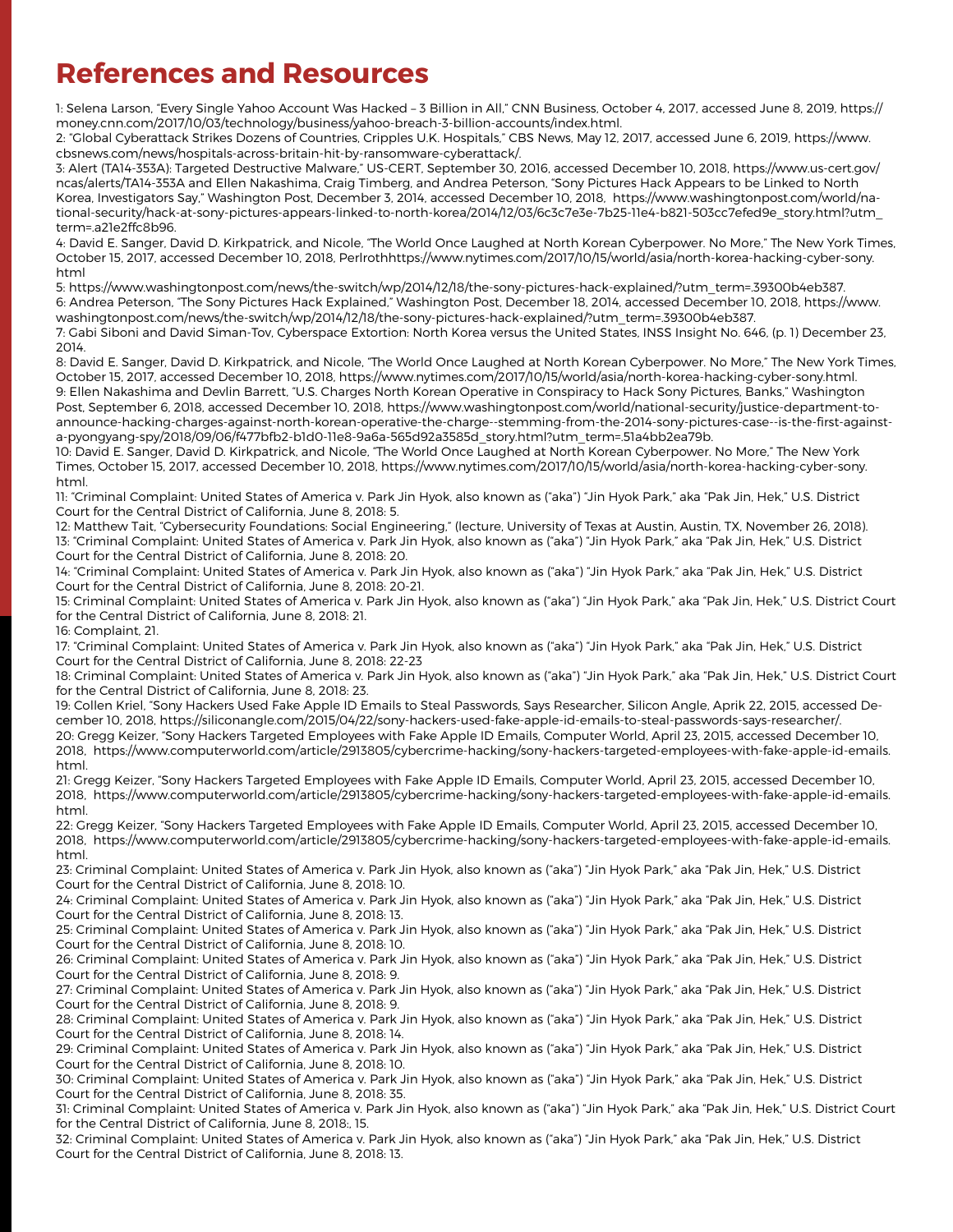33: "Microsoft SMB Protocol and CIFS Protocol Overview," Microsoft, accessed December 10, 2018, https://docs.microsoft.com/en-us/windows/desktop/FileIO/microsoft-smb-protocol-and-cifs-protocol-overview.

34: Why and How to Disable Windows SMB1 on Windows 10/8/7," The Windows Club, accessed December 10, 2018, https://www.thewindowsclub.com/disable-smb1-windows.f

35: Criminal Complaint: United States of America v. Park Jin Hyok, also known as ("aka") "Jin Hyok Park," aka "Pak Jin, Hek," U.S. District Court for the Central District of California, June 8, 2018: 15.

36: Criminal Complaint: United States of America v. Park Jin Hyok, also known as ("aka") "Jin Hyok Park," aka "Pak Jin, Hek," U.S. District Court for the Central District of California, June 8, 2018: 16.

37: Criminal Complaint: United States of America v. Park Jin Hyok, also known as ("aka") "Jin Hyok Park," aka "Pak Jin, Hek," U.S. District Court for the Central District of California, June 8, 2018: 16.

38: "Proxy Server," What is My IP Address, accessed December 10, 2018, https://whatismyipaddress.com/proxy-server.

39: "Proxy Server," What is My IP Address, accessed December 10, 2018, https://whatismyipaddress.com/proxy-server.

40: Criminal Complaint: United States of America v. Park Jin Hyok, also known as ("aka") "Jin Hyok Park," aka "Pak Jin, Hek," U.S. District Court for the Central District of California, June 8, 2018:, 18.

41: Criminal Complaint: United States of America v. Park Jin Hyok, also known as ("aka") "Jin Hyok Park," aka "Pak Jin, Hek," U.S. District Court for the Central District of California, June 8, 2018: 7.

42: Criminal Complaint: United States of America v. Park Jin Hyok, also known as ("aka") "Jin Hyok Park," aka "Pak Jin, Hek," U.S. District Court for the Central District of California, June 8, 2018: 8.

43: Criminal Complaint: United States of America v. Park Jin Hyok, also known as ("aka") "Jin Hyok Park," aka "Pak Jin, Hek," U.S. District Court for the Central District of California, June 8, 2018: 8.

44: Criminal Complaint: United States of America v. Park Jin Hyok, also known as ("aka") "Jin Hyok Park," aka "Pak Jin, Hek," U.S. District Court for the Central District of California, June 8, 2018: 18.

45: Criminal Complaint: United States of America v. Park Jin Hyok, also known as ("aka") "Jin Hyok Park," aka "Pak Jin, Hek," U.S. District Court for the Central District of California, June 8, 2018: 18.

46: Matthew Tait, "Cybersecurity Foundations: Intro to Tech: Block Ciphers (lecture, University of Texas at Austin, Austin, Tx).

47: "Binary XOR Operation," xcprod, accessed December 10, 2018, http://xcprod.com/titan/XCSB-DOC/binary\_xor.html.

48: "XOR Cipher," Wikipedia, accessed December 10, 2018, https://en.wikipedia.org/wiki/XOR\_cipher.

49: Criminal Complaint: United States of America v. Park Jin Hyok, also known as ("aka") "Jin Hyok Park," aka "Pak Jin, Hek," U.S. District Court for the Central District of California, June 8, 2018: 33-39.

50: Criminal Complaint: United States of America v. Park Jin Hyok, also known as ("aka") "Jin Hyok Park," aka "Pak Jin, Hek," U.S. District Court for the Central District of California, June 8, 2018: 45.

51: Criminal Complaint: United States of America v. Park Jin Hyok, also known as ("aka") "Jin Hyok Park," aka "Pak Jin, Hek," U.S. District Court for the Central District of California, June 8, 2018: 45.

52: Criminal Complaint: United States of America v. Park Jin Hyok, also known as ("aka") "Jin Hyok Park," aka "Pak Jin, Hek," U.S. District Court for the Central District of California, June 8, 2018: 45

53: Criminal Complaint: United States of America v. Park Jin Hyok, also known as ("aka") "Jin Hyok Park," aka "Pak Jin, Hek," U.S. District Court for the Central District of California, June 8, 2018:, 45.

54: Criminal Complaint: United States of America v. Park Jin Hyok, also known as ("aka") "Jin Hyok Park," aka "Pak Jin, Hek," U.S. District Court for the Central District of California, June 8, 2018: 45-46.

55: Criminal Complaint: United States of America v. Park Jin Hyok, also known as ("aka") "Jin Hyok Park," aka "Pak Jin, Hek," U.S. District Court for the Central District of California, June 8, 2018: 46.

56: Criminal Complaint: United States of America v. Park Jin Hyok, also known as ("aka") "Jin Hyok Park," aka "Pak Jin, Hek," U.S. District Court for the Central District of California, June 8, 2018: 46.

57: "Alert (TA14-353A): Targeted Destructive Malware," US-CERT, September 30, 2016, accessed December 10, 2018, https://www.us-cert.gov/ ncas/alerts/TA14-353A.

58: "SMB Protocol and CIFS Protocol Overview," Microsoft, May 30, 2018, accessed December 10, 2018, https://docs.microsoft.com/en-us/ windows/desktop/fileio/microsoft-smb-protocol-and-cifs-protocol-overview.

59: "Thread," Techopedia, accessed December 10, 2018, https://www.techopedia.com/definition/27857/thread-operating-systems.

60: "Definition: Log (log file)," Tech Target, accessed December 10, 2018, https://whatis.techtarget.com/definition/log-log-file. 61: "Alert (TA14-353A): Targeted Destructive Malware," US-CERT, September 30, 2016, accessed December 10, 2018, https://www.us-cert.gov/

ncas/alerts/TA14-353A. 62: Kevin Beaver, "How to Detect and Defend Against a TCP Port 445 Exploit," accessed December 10, 2018, https://searchsecurity.techtar-

get.com/answer/Detecting-and-defending-against-TCP-port-445-attacks.

63: Sean Gallagher, "Inside the 'Wiper' Malware that Brought Sony Pictures to its Knees [Update]," Ars Technica, December 3, 2014, accessed December 10, 2018, https://arstechnica.com/information-technology/2014/12/inside-the-wiper-malware-that-brought-sony-picturesto-its-knees/.

64: Matthew Tait, "Cybersecurity Foundations: Intro to Tech: Command Lines," (lecture, The University of Texas at Austin, Austin, TX. 65: "Alert (TA14-353A): Targeted Destructive Malware," US-CERT, September 30, 2016, accessed December 10, 2018, https://www.us-cert.gov/ ncas/alerts/TA14-353A.

66: "Alert (TA14-353A): Targeted Destructive Malware," US-CERT, September 30, 2016, accessed December 10, 2018, https://www.us-cert.gov/ ncas/alerts/TA14-353A.

67: Aimee O'Driscoll, "What A Brute Force Attack is (With Examples) and How you Can Protect Against One," CompariTech, May 9, 2018, accessed December 10, 2018, https://www.comparitech.com/blog/information-security/brute-force-attack/.

68: Matthew Tait, "Cybersecurity Foundations: Social Engineering," (lecture, University of Texas at Austin, Austin, TX, November 26, 2018). 69: Alert (TA14-353A): Targeted Destructive Malware," US-CERT, September 30, 2016, accessed December 10, 2018, https://www.us-cert.gov/ ncas/alerts/TA14-353A.

70: "Advanced Encryption Answers," TutorialsPoint, accessed December 10, 2018, https://www.tutorialspoint.com/cryptography/advanced\_ encryption\_standard.htm.

71: "Advanced Encryption Answers," TutorialsPoint, accessed December 10, 2018, https://www.tutorialspoint.com/cryptography/advanced\_ encryption\_standard.htm,

and Matthew Tait, "Cybersecurity Foundations: Tech Intro: Block Ciphers," (lecture, The University of Texas at Austin, Austin, TX). 72: Alert (TA14-353A): Targeted Destructive Malware," US-CERT, September 30, 2016, accessed December 10, 2018, https://www.us-cert.gov/ ncas/alerts/TA14-353A.

73:"Definition: Lightweight," TechTarget, accessed December 10, 2018, https://whatis.techtarget.com/definition/lightweight.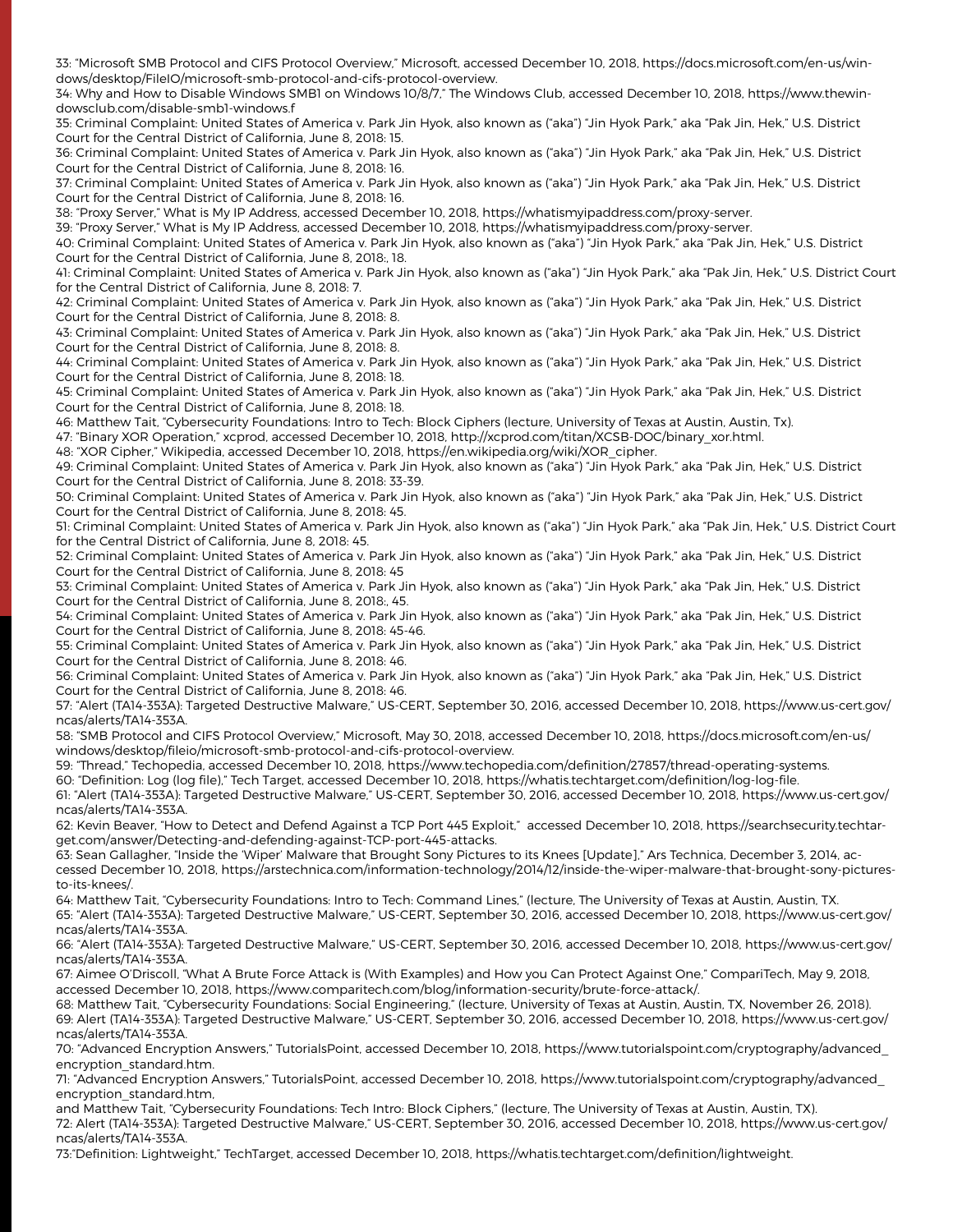74: Kim Zetter, "Hacker Lexicon: What is a Backdoor?" December 11, 2014, accessed December 10, 2018, https://www.wired.com/2014/12/ hacker-lexicon-backdoor/.

75: Kim Zetter, "Hacker Lexicon: What is a Backdoor?" December 11, 2014, accessed December 10, 2018, https://www.wired.com/2014/12/ hacker-lexicon-backdoor/.

76: Alert (TA14-353A): Targeted Destructive Malware," US-CERT, September 30, 2016, accessed December 10, 2018, https://www.us-cert.gov/ ncas/alerts/TA14-353A.

77: "What is a DLL," Microsoft, accessed December 10, 2018, https://support.microsoft.com/en-us/help/815065/what-is-a-dll.

78: Alert (TA14-353A): Targeted Destructive Malware," US-CERT, September 30, 2016, accessed December 10, 2018, https://www.us-cert.gov/ ncas/alerts/TA14-353A.

79: "Problem Solve: How Does 'Arbitrary Code' Exploit a Device?" TechTarget, accessed December 10, 2018, https://searchsecurity.techtarget. com/answer/How-does-arbitrary-code-exploit-a-device.

80: Alert (TA14-353A): Targeted Destructive Malware," US-CERT, September 30, 2016, accessed December 10, 2018, https://www.us-cert.gov/ ncas/alerts/TA14-353A.

81:Alert (TA14-353A): Targeted Destructive Malware," US-CERT, September 30, 2016, accessed December 10, 2018, https://www.us-cert.gov/ ncas/alerts/TA14-353A.

82:Angie Beal, "TCP – Transmission Control Protocol," Webopedia, accessed December 10, 2018, https://www.webopedia.com/TERM/T/TCP. html.

83:"Definition: TCP (Transmission Control Protocol), TechTarget, accessed December 10, 2018, https://searchnetworking.techtarget.com/definition/TCP.

84: "Q10241—FAQ: What is SSL?" SSL.com, accessed December 10, 2018, http://info.ssl.com/article.aspx?id=10241.

85: "Q10241—FAQ: What is SSL?" SSL.com, accessed December 10, 2018, http://info.ssl.com/article.aspx?id=10241.

86: "Q10241—FAQ: What is SSL?" SSL.com, accessed December 10, 2018, http://info.ssl.com/article.aspx?id=10241.

87: "Q10241—FAQ: What is SSL?" SSL.com, accessed December 10, 2018, http://info.ssl.com/article.aspx?id=10241.

88: "What is an SSL Certificate?" Symantec, accessed December 10, 2018, https://www.websecurity.symantec.com/security-topics/what-isssl-tls-https.

89: David E. Sanger and Michael S. Schmidt, "More Sanctions on North Korea After Sony Case," The New York Times, January 2, 2015, accessed December 10, 2018, https://www.nytimes.com/2015/01/03/us/in-response-to-sony-attack-us-levies-sanctions-on-10-north-koreans. html?referrer=.

90: Alert (TA14-353A): Targeted Destructive Malware," US-CERT, September 30, 2016, accessed December 10, 2018, https://www.us-cert.gov/ ncas/alerts/TA14-353A.

91: Alert (TA14-353A): Targeted Destructive Malware," US-CERT, September 30, 2016, accessed December 10, 2018, https://www.us-cert.gov/ ncas/alerts/TA14-353A.

92: Tyler Lacoma, "What is a Hard Drive?" Digital Trends, March 19, 2018, accessed December 10, 2018, https://www.digitaltrends.com/computing/what-is-a-hard-drive-your-guide-to-computer-storage/.

93: Tim Fisher, "What is a Boot Sector," March 12, 2017, accessed December 10, 2018, https://www.lifewire.com/what-is-a-boot-sector-2625815.

94: Alert (TA14-353A): Targeted Destructive Malware," US-CERT, September 30, 2016, accessed December 10, 2018, https://www.us-cert.gov/ ncas/alerts/TA14-353A.

95: Alert (TA14-353A): Targeted Destructive Malware," US-CERT, September 30, 2016, accessed December 10, 2018, https://www.us-cert.gov/ ncas/alerts/TA14-353A.

96: Alert (TA14-353A): Targeted Destructive Malware," US-CERT, September 30, 2016, accessed December 10, 2018, https://www.us-cert.gov/ ncas/alerts/TA14-353A.

97: Alert (TA14-353A): Targeted Destructive Malware," US-CERT, September 30, 2016, accessed December 10, 2018, https://www.us-cert.gov/ ncas/alerts/TA14-353A.

98: Alert (TA14-353A): Targeted Destructive Malware," US-CERT, September 30, 2016, accessed December 10, 2018, https://www.us-cert.gov/ ncas/alerts/TA14-353A.

99: Alert (TA14-353A): Targeted Destructive Malware," US-CERT, September 30, 2016, accessed December 10, 2018, https://www.us-cert.gov/ ncas/alerts/TA14-353A.

100: Alert (TA14-353A): Targeted Destructive Malware," US-CERT, September 30, 2016, accessed December 10, 2018, https://www.us-cert.gov/ ncas/alerts/TA14-353A.

101: Matthew Tait, "Cybersecurity Foundations: Introduction to Tech: Websites and NUL-Byte Injections," (lecture, University of Texas at Austin, Austin, TX).

102: "Path (Computing)" Wikipedia, accessed December 10, 2018, https://en.wikipedia.org/wiki/Path\_(computing)

103: "System32" Computer Hope, September 22, 2017, accessed December 10, 2018, https://www.computerhope.com/jargon/s/system32. htm.

104: Alert (TA14-353A): Targeted Destructive Malware," US-CERT, September 30, 2016, accessed December 10, 2018, https://www.us-cert.gov/ ncas/alerts/TA14-353A.

105: Alina Selyukh, "Every Yahoo Account that Existed in Mid-2013 was Likely Hacked," October 3, 2017, accessed December 10, 2018, https://www.npr.org/sections/thetwo-way/2017/10/03/555016024/every-yahoo-account-that-existed-in-mid-2013-was-likely-hacked. 106: Lorenzo Francheschi-Bicchierai "Sony Picture Leak Shows Employees Used Worst Passwords Ever," December 2, 2014, accessed December 10, 2018, https://mashable.com/2014/12/02/sony-hack-passwords/#KBKClQBuR5qu.

107: Lorenzo Francheschi-Bicchierai "Sony Picture Leak Shows Employees Used Worst Passwords Ever," December 2, 2014, accessed December 10, 2018,https://mashable.com/2014/12/02/sony-hack-passwords/#KBKClQBuR5qu.

108: Matthew Tait, "Cybersecurity Foundations: Intro to Tech: Stream Ciphers," (lecture, University of Texas at Austin, Austin, TX). 109: Matthew Tait, "Cybersecurity Foundations: Intro to Tech: Passwords and Intro to Crypto," (lecture, University of Texas at Austin). 110: Matthew Tait, "Cybersecurity Foundations: Intro to Tech: Phishing and Social Engineering," (lecture, University of Texas at Austin, Austin, TX).

111: Peter Elkind, "Sony Hack Part Two: The Storm Builds," Fortune, June 26, 2015, accessed December 10, 2018, http://fortune.com/sonyhack-part-two/.

112: Mike Gillespie, "think Tank: Lessons to be Learned from Sony Breach," Computer Weekly, accessed December 10, 2018, https://www. computerweekly.com/opinion/Security-Think-Tank-Lessons-to-be-learned-from-Sony-breach-on-limiting-attacks.

113: Sandra Kay Miller, "Five Ways to Harden Windows Server," Computer Weekly, accessed December 10, 2018, https://www.computerweekly.com/news/2240020779/Five-ways-to-harden-Windows-Server.